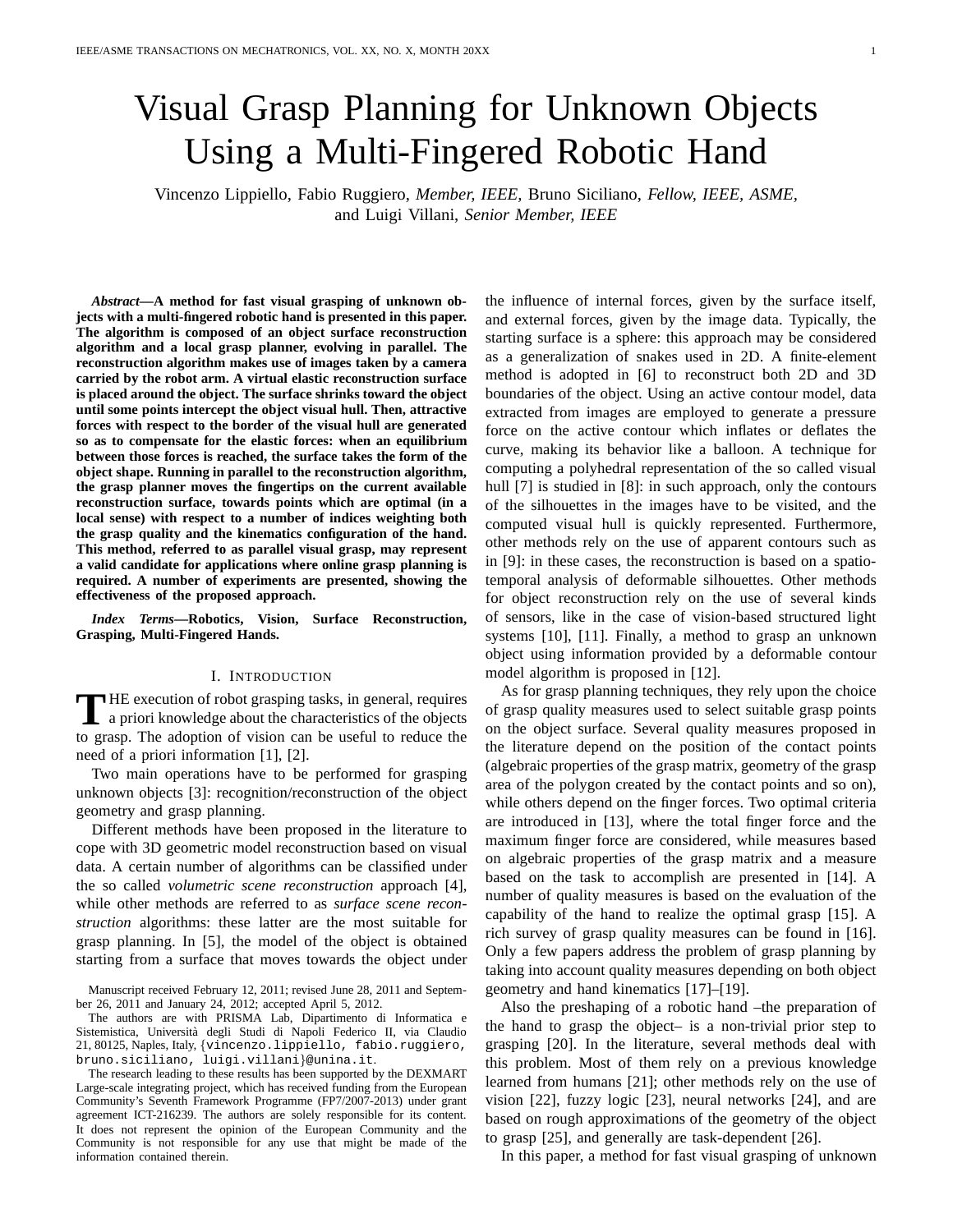

Fig. 1. Classical serial algorithm vs. proposed parallel visual grasp algorithm.

objects using a camera mounted on a robot in an eye-inhand configuration is presented. The method is composed of an *object surface reconstruction algorithm* and a *grasp planner*, which evolve in a synchronized parallel way. The reconstruction algorithm makes use of a virtual elastic surface of ellipsoidal initial shape, with axes and dimensions computed by a suitable object preshaping process, placed around the object. The surface shrinks toward the object until some points intercept the object visual hull. Then, elastic forces are compensated by repulsive forces at the border of the visual hull. At the equilibrium, the surface assumes the shape of the object. Running in parallel to the reconstruction algorithm, the grasp planner moves the fingertips, starting from a suitable preshape configuration, towards points of the current available reconstruction surface, which are optimal (in a local sense) with respect to a number of indices weighting both the grasp quality and the kinematics configuration of the hand.

The proposed approach, based on preliminary results presented in [27], is referred to here as a "parallel visual grasp". It may represent a valid candidate for applications where online grasp planning is required, as confirmed by a number of case studies presented in the paper.

# II. PARALLEL VISUAL GRASP ALGORITHM

The typical approach to grasping unknown objects, here called serial visual grasp algorithm, consists of two stages, as shown in Fig. 1: in the first stage, the geometry of external surface of the object is completely reconstructed from the acquired images; in the second stage, the grasping points on the object, optimal under a selected global criterion, are computed first, and then the corresponding trajectory for the robotic hand is planned and executed. This approach gives the best results in terms of grasp quality, since the evaluation of the optimal grasp is made in a global way. However, the total execution time, given by the sum of the time required for the reconstruction of the object geometric model and that required for the synthesis, planning and execution of the grasp, may be considerable, if powerful hardware is unavailable. Obviously, this is irrelevant for off-line applications, but it could be a serious drawback for online grasp planning.

The method proposed here, referred to as the parallel visual grasp algorithm, may represent a valid candidate for real-time applications, because the total computational time is given



Fig. 2. Block diagram of the parallel visual grasp algorithm.

by the slower between the reconstruction and the planning stage, while the grasp execution can start in parallel with the previous processes (see Fig. 1). As a matter of fact, object model reconstruction and grasp planning are independent processes and can also be allocated to different computational resources.The drawback is that the achieved final grasp is optimal only in the local sense.

Notice that, in the classical serial approach, any algorithm can be used for the reconstruction of the geometry of the external surface of the object starting from images. The idea here is that of using a method based on the continuous deformation of a virtual elastic surface, sampled by points and enclosing the object, which moves toward the object under the influence of the elastic forces and of repulsive forces. The last ones arise when parts of the surface penetrate in the object visual hull. The intermediate configurations of the surface are used by the grasp planning algorithm to compute the intermediate configurations of the hand toward the final grasp. Having a surface which shrinks under the influences of the elastic forces can be seen as a particular case of the levelset method proposed in [28], [29] for object reconstruction: in such works, one or more surfaces evolve in the direction of the steepest descent provided by the variation calculation of a given functional to be minimized. In this paper, instead, the functional is given by the potential elastic force which acts as an external force at each sampled point of the considered surface. Moreover, different from point-based reconstruction algorithms [30], the presence of the virtual elastic fibers connecting the points of the surface allows achieving a more uniform distribution of the points on the object visual hull, which is important for the computation of the optimal grasp.

The block diagram in Fig. 2 shows more details of the proposed visual grasp algorithm.

The procedure begins with some *preparatory steps*, consisting in the acquisition of a number of images using a camera mounted on the robot arm, from which a rough shape of the object, in the form of an ellipsoid, is computed (object preshaping); moreover, the initial grasp configuration of the hand is selected (hand preshaping).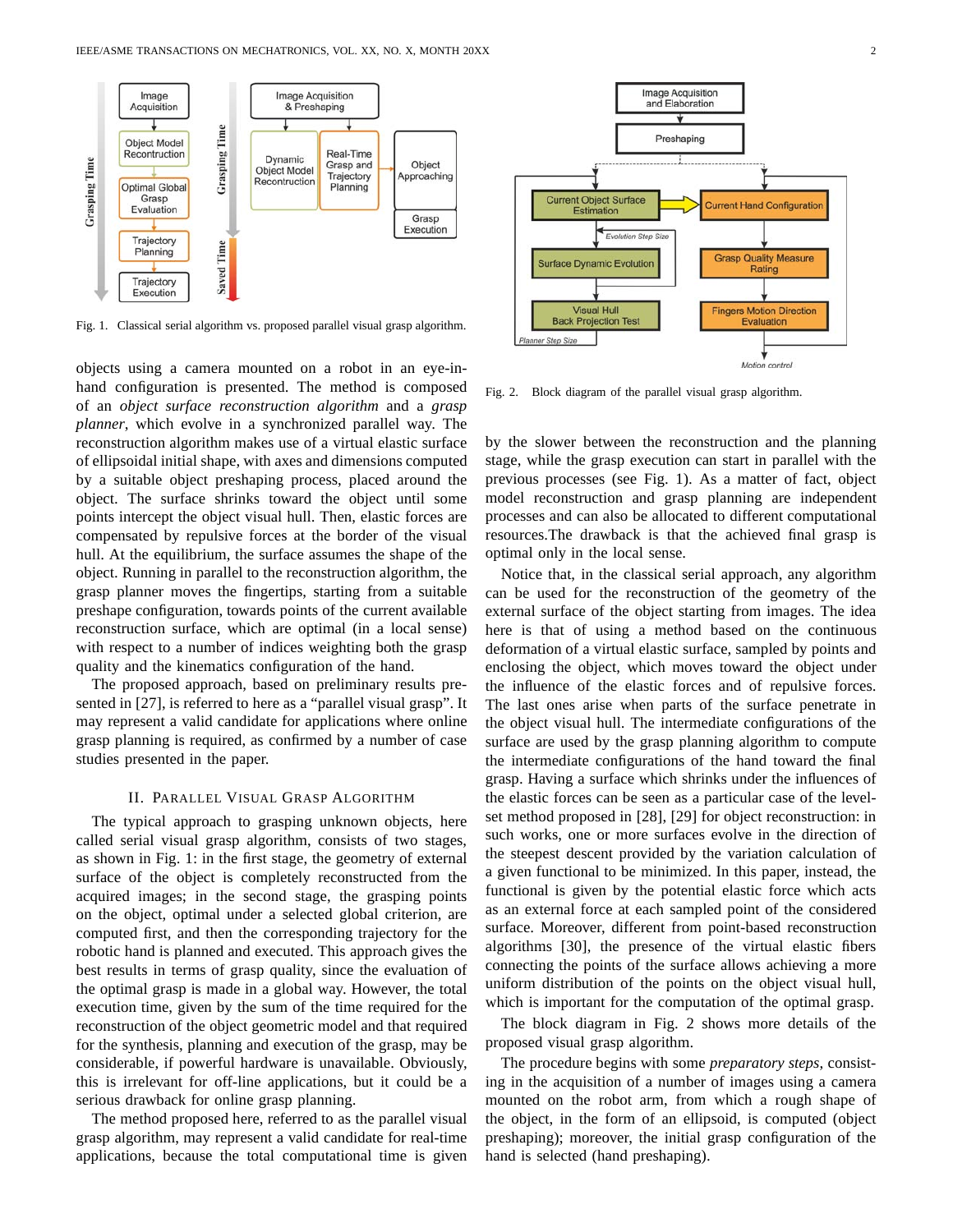

Fig. 3. Camera stations (bullets) and trajectories of the camera during the acquisition of the images.

At this point, both the *object model reconstruction* algorithm (green blocks) and the *grasp planning* algorithm (orange blocks) start in parallel and incrementally concur to the final goal. In particular, the reconstruction algorithm updates the estimation of the current reconstructed surface of the object, while the grasp planner, on the basis of the current estimation, computes the trajectories of the fingertips toward a (local) optimal grasp configuration; these incremental trajectories are executed by the motion control of the hand.

The single stages of the algorithm: preparatory steps, object model reconstruction, grasp planning, trajectory planning and motion control, are described in the following sections.

The assumptions made throughout this work are:

- An eye-in-hand configuration with a calibrated camera is available for image acquisition.
- The observed rigid object is fixed in the space and distinguishable w.r.t. the background and other objects.
- From a topological point of view, the object is a connected orientable surface with genus 0, i.e., without holes or handles.
- Any multi-fingered robotic hand mounted on a robot manipulator can be considered.

#### III. PREPARATORY STEPS

A detection algorithm, based on a classic blob analysis, allows recognizing the presence of the object on a plane in the field of view of the camera, mounted on the robot arm. Then, by keeping the optical axis perpendicular to the plane, the camera is moved until the optical axis intercepts the estimated centroid  $P$  of the object. Hence, the process of acquisition of the images of the object can be started.

## *A. Image acquisition and elaboration*

The images are taken from the stations (bullets) illustrated in Fig. 3, where frame  $O_c$ - $x_cy_cz_c$  is the cartesian frame attached to the camera (camera frame) in the initial configuration, with the  $z_c$  axis aligned to the optical axis and the origin  $O_c$  at an estimated distance r from P.

The acquisition process is carried out by moving the camera on a sphere of radius  $r$  centered at  $P$ , in order to have a constant image resolution, and by stopping the robot at each station. Namely, a first image is acquired from the initial configuration and a set of  $n_1$  images is taken from camera



Fig. 4. Silhouette and bounding box extracted from an image of the object.

stations equally distributed over a circular path on the sphere, at an elevation angle  $\vartheta_1$ , with the optical axis of the camera pointing to P. In general, further acquisition steps can be considered, at different elevation angles (see Fig. 3), depending on the complexity of the object shape. It is obvious that both the distribution of the acquisition stations and the number  $n_{ima}$ of acquired images affect the accuracy of the reconstruction process. The value of  $r$ , instead, is set so as to keep the object in the camera field of view from all the stations.

The  $n_{img}$  images are elaborated to extract the object silhouettes: to this aim, a simple binarization process, with a selftuned threshold, is employed. A process of a binary dilation and erosion may be required to reduce the effects of noise. Additional filtering of the images, both in the spatial and frequency domains, can be performed to reduce noise and disturbances such as the presence of shadows in the views.

Once the silhouette for a given image is obtained, it is straightforward to determine the corresponding bounding box just considering the smallest rectangle which contains the whole silhouette. Obviously, this process must be performed for all the  $n_{img}$  acquired images.

Fig. 4 shows an image with the resulting silhouette and bounding box.

## *B. Object preshaping*

The proposed method for object preshaping starts from a concept presented in [31], where a rough estimation of the object shape is computed by using a linear programming technique.

For each image, the four planes of the Cartesian space containing the origin of the camera frame and two adjacent vertices of the corresponding bounding box in the image plane are considered, resulting in  $4n_{img}$  Cartesian planes. Each plane splits the Cartesian space into two regions, one of which contains the object visual hull  $V$ . The intersections of all these regions create a polyhedron  $P$  containing  $V$ , which is a polyhedric overestimation of the visual hull.

The vertices  $x$  of this polyhedron can be quickly computed as follows. Since each side of each bounding box is associated to a plane, if the normal unit vector to the plane is chosen pointing outwards with respect to the interior side of the bounding box, the inner space created by the considered planes for a given image is represented by the following set of inequalities:

$$
\boldsymbol{A}_i \boldsymbol{x} \leq \boldsymbol{d}_i,
$$

where subscript i denotes the *i*-th image, with  $i = 1, \ldots, n_{imq}$ ,  $A_i$  is a (4  $\times$  3) matrix whose rows are the transpose of the normal unit vectors, and  $d_i$  is a  $(4 \times 1)$  vector whose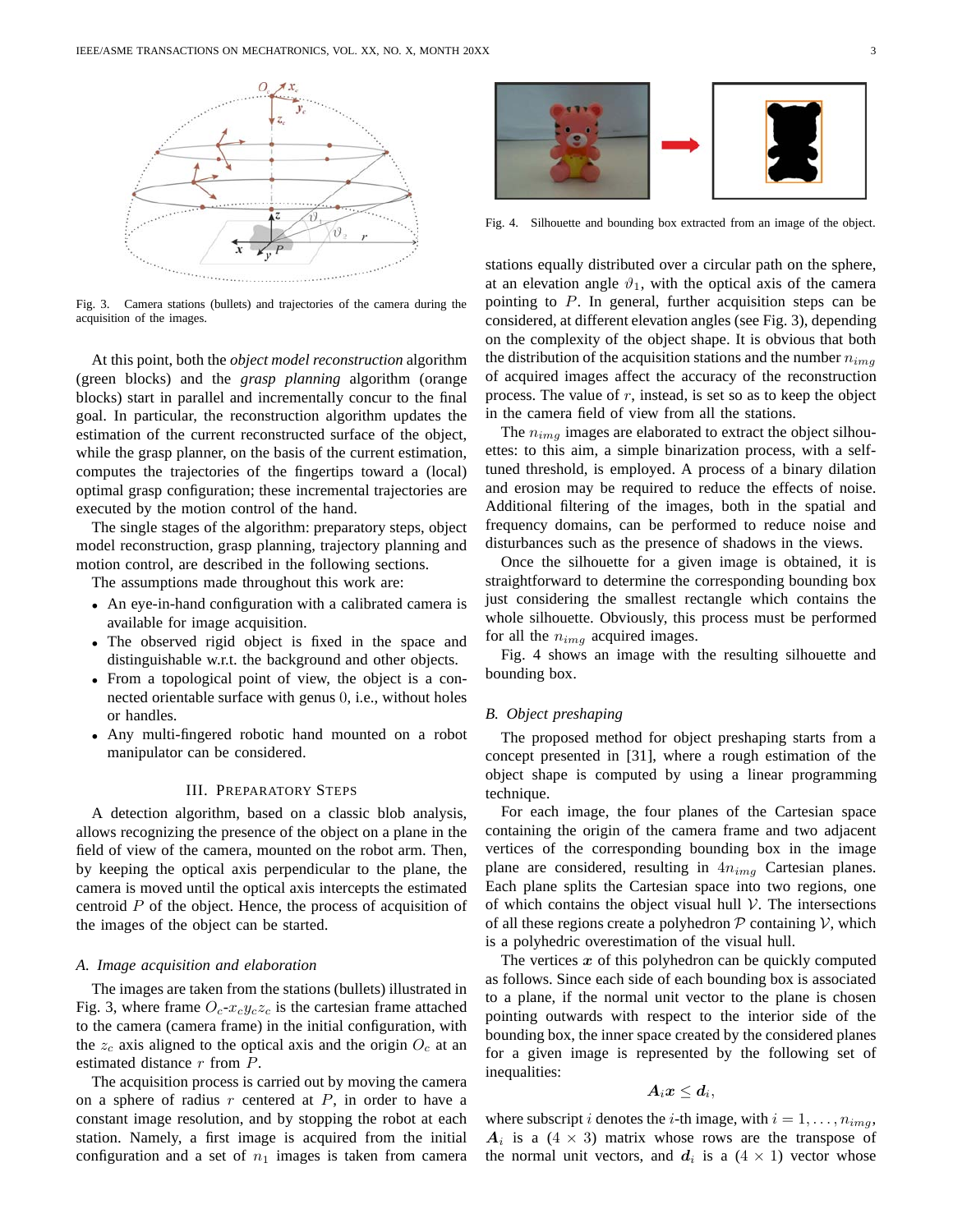

Fig. 5. Examples of ellipsoids used for object preshaping.

elements define uniquely the positions of the planes in the space. Stacking all the  $A_i$  and  $d_i$  in the matrices A and d, the inner space of the polyhedron  $P$  is represented by the following inequality:

$$
\boldsymbol{A x} \leq \boldsymbol{d}.
$$

The vertices of the polyhedron are the so called *basic feasible solutions*, whose computation is well known in the literature. The required computational time is very low and depends only on the number  $n_{img}$  of images.

Once all the  $n_v$  vertices  $x_v = \begin{bmatrix} x_{v_x} & x_{v_y} & x_{v_z} \end{bmatrix}^T$  of the polyhedron  $P$  have been computed, the central moments can be evaluated as:

$$
\mu_{i,j,k} = \sum_{\bm{x}_v \in \mathcal{P}} (x_{v_x} - \bar{x}_{v_x})^i (x_{v_y} - \bar{x}_{v_y})^j (x_{v_z} - \bar{x}_{v_z})^k,
$$

where

$$
\bar{\boldsymbol{x}}_v = \begin{bmatrix} \bar{x}_{v_x} & \bar{x}_{v_y} & \bar{x}_{v_z} \end{bmatrix}^T = \frac{1}{n_v} \sum_{i=1}^{n_v} \boldsymbol{x}_{v_i}
$$

is the centroid of the polyhedron.

Finally, a pseudo-inertia tensor of the polyhedron can be defined as:

$$
\boldsymbol{I} = \left[ \begin{array}{ccc} \mu_{2,0,0} & \mu_{1,1,0} & \mu_{1,0,1} \\ \mu_{1,1,0} & \mu_{0,2,0} & \mu_{0,1,1} \\ \mu_{1,0,1} & \mu_{0,1,1} & \mu_{0,0,2} \end{array} \right],
$$

where its eigenvalues and eigenvectors define the principal axes of inertia of an ellipsoid, suitably enlarged to ensure object wrapping (see Fig. 5), which is employed as the initial shape of the reconstruction surface.

# *C. Hand preshaping*

Depending on the object shape, the ellipsoid may have one axis bigger/smaller than others, or all axes of similar dimension. For all these cases, a good choice of the grasp points on the object and of the initial grasp configuration of the hand depends also on the task to accomplish (e.g. pick-andplace, manipulation, assembling, etc.), on the type of grasp to perform (firm or fine), on the environmental constraints (e.g. the ground plane), on the hand kinematics and number of fingers. When firm grasp is considered, the axis of approach of the hand is typically chosen parallel to the major axis of the



Fig. 6. Piece of the sampled reconstruction surface with the virtual mass, stiffness and damping of the  $i$ -th sample points.

ellipsoid. On the other hand, for the fine manipulation case, the choice of the axis of approach depends on several factors.

In this paper, without loss of generality, the initial grasp points on the ellipsoid are chosen to form an equilateral grasp [32] in a plane parallel to the two minor axes of the ellipsoid, assuming that the corresponding grasp configuration for the hand is reachable for the given hand kinematics and environmental constraints.

## IV. OBJECT MODEL RECONSTRUCTION

The 3D ellipsoid is virtually placed around the object, centered at  $\bar{x}_v$  and sampled with  $n_s$  points. These points are set at the intersections of ideal meridian and parallel lines drawn on the external surface of the ellipsoid. Without loss of generality, the number of parallels  $n_p$  is chosen equal to the number of meridians  $n_m$ .

Four virtual elastic links of stiffness  $k$  connect each sample point with the four closest points. The two poles of the ellipsoid are connected with all the points of the nearest parallel of the grid. Hence, the sampled reconstruction surface behaves like a virtual membrane composed by a network of ideal elastic fibers connecting the points (see Fig. 6). A virtual viscous damping  $b$ , with respect to the ground, is also considered for each point. A damping effect between point cloud could also be defined, but it is not considered here for simplicity.

In order to derive the dynamics of each sample point of the ellipsoid, the balance of forces at a given point can be written as follows:

$$
\begin{array}{lcl} b\dot{\bm{x}}_{i,j} &+& k(\bm{x}_{i,j}-\bm{x}_{i-1,j}) + k(\bm{x}_{i,j}-\bm{x}_{i+1,j}) \\ &+& k(\bm{x}_{i,j}-\bm{x}_{i,j+1}) + k(\bm{x}_{i,j}-\bm{x}_{i,j-1}) = \bm{f}_{i,j}(\bm{x}_{i,j}) \end{array}
$$

for  $i = 1, \ldots, n_m$  and  $j = 1, \ldots, n_p$ , where  $x_{i,j}$  is the position in the workspace of the sampling point at the intersection of the *i*-th meridian with the *j*-th parallel. Vector  $f_{i,j}$  is instead the external force acting on point  $x_{i,j}$ , which is repulsive with respect to the border of the visual hull  $V$  and is different from zero only when  $x_{i,j}$  comes into  $\mathcal{V}$ :

$$
\boldsymbol{f}_{i,j}(\boldsymbol{x}_{i,j}) = \left\{ \begin{array}{ll} \alpha_{i,j} F_a \boldsymbol{n}_{i,j}, & \boldsymbol{x}_{i,j} \in \mathcal{V} \\ 0, & \boldsymbol{x}_{i,j} \notin \mathcal{V} \end{array} \right.
$$

where  $n_{i,j}$  is the unit vector normal to the surface at  $x_{i,j}$ , pointing out from the object, and  $\alpha_{i,j}F_a$  is the amplitude of the force. In detail,  $F_a$  is the maximum force module and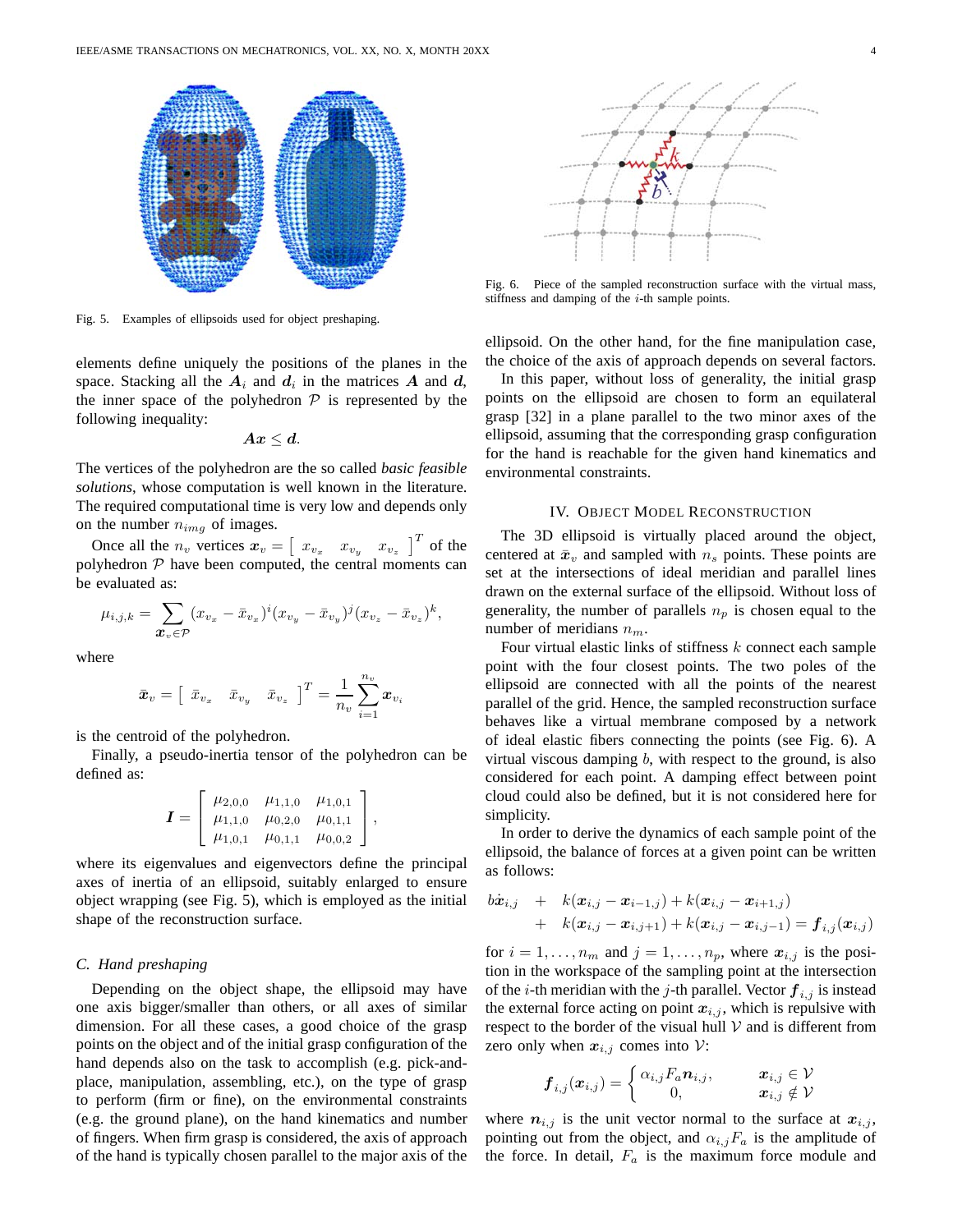$\alpha_{i,j} \in (0,1]$  is a strictly decreasing sequence of scale factors defined as:

$$
\alpha_{i,j}(k+1) = \epsilon \alpha_{i,j}(k), \quad \alpha_{i,j}(0) = 1
$$

where  $\epsilon \in (0, 1)$  and a new value of the sequence is computed every time point  $x_{i,j}$  comes out from  $\mathcal{V}$ .

Collecting some terms in the previous dynamic equation of the system, a more compact expression is

$$
b\dot{\boldsymbol{x}}_{i,j}+k\left(4\boldsymbol{x}_{i,j}-\boldsymbol{c}(\boldsymbol{x}_{i,j})\right)=\boldsymbol{f}_{i,j}(\boldsymbol{x}_{i,j}),
$$

where  $c(i, j) = x_{i-1,j} + x_{i,j+1} + x_{i+1,j} + x_{i,j-1}$ . In these last expressions, the points with subscript  $i - 1 = j - 1 = 0$  $(i+1 = n<sub>m</sub>+1$  and  $j+1 = n<sub>p</sub>+1$ ) coincides with those with subscripts  $i - 1 = n_m$  and  $j - 1 = n_p$   $(i + 1 = j + 1 = 1)$ , respectively. The two poles have to be treated separately, due to their topological peculiarity, namely:

$$
b\dot{\boldsymbol{x}}_{np}+k\Big(n_m\boldsymbol{x}_{np}-\sum_{j=1}^{n_m}\boldsymbol{x}_{1,j}\Big)=\boldsymbol{f}_{np}(\boldsymbol{x}_{np})
$$

for the north pole, and

$$
b\dot{\boldsymbol{x}}_{sp}+k\Big(n_m\boldsymbol{x}_{sp}-\sum_{j=1}^{n_m}\boldsymbol{x}_{n_p,j}\Big)=\boldsymbol{f}_{sp}(\boldsymbol{x}_{sp})
$$

for the south pole, where the subscripts  $np$  and  $sp$  indicate quantities referred to the north and south pole, respectively.

The dynamics of the system, for any non-trivial initial condition of the ellipsoid, leads the elastic surface to shrink toward its center until the visual hull is intersected. The equilibrium is reached when the elastic forces are compensated by the repulsive forces at the border of the visual hull. When this happens, the elastic reconstruction surface wraps the object assuming the shape of the visual hull.

The accuracy of the reconstruction process depends on the distribution of the observation stations and increases with the number of views  $n_{img}$  and the density of the points  $n_s$  of the reconstruction ellipsoid. On the other hand, the computational time of the algorithm increases if  $n_{img}$  and/or  $n_s$  are increased. Hence, a compromise between performances and accuracy should be thus decided in order to choose such parameters. By considering that the final goal of the process is that of grasping the object and not the model reconstruction, which can be considered as a secondary outcome of the proposed method, the accuracy of the reconstruction process needs only to be adequate for the requirements of the grasp planning algorithm, as observed also in [33].

# V. GRASP PLANNING

At each time step, the evolution of the virtual elastic surface is frozen and the coordinates of its points are stored in a memory buffer. Then, the grasp planner computes a new set of points on the surface, through a local search algorithm which locally maximizes a suitable grasp quality measure, keeping a fixed safety distance  $\delta_f$  between the fingertips and the surface. The new set of points is taken as the initial grasp configuration for the next time step, when an update of the current estimation of the object's surface is available. The process ends when the



Fig. 7. Possible displacements from the current grasp point.

object reconstruction algorithm reaches the equilibrium and the planner computes the final grasp configuration. The safety distance  $\delta_f$  is employed to avoid undesired collisions between the fingers and the object before the final grasp is reached.

# *A. Local search algorithm*

The local search algorithm is based on a discretized version of the gradient projection method. In detail, for each grasp point  $p_i$ , a (virtual) force vector  $f_i$ , aimed at selecting the direction along which the finger should be moved toward the (sub)optimal grasp configuration, is then computed. The force  $f'_i$  can be defined as the projection of the force  $f_i$  onto the tangential plane to the surface at point  $p_i$ :

$$
\boldsymbol{f}'_i = \boldsymbol{f}_i - (\boldsymbol{f}_i^T \boldsymbol{v}_i) \boldsymbol{v}_i,
$$

where  $v_i$  is the normal unit vector to the surface at point  $p_i$ . If  $||f'_i||$  is higher than a given threshold  $\epsilon_f$ , a new grasp point is set as the neighbor point closest to the direction of  $f_i'$  (see Fig. 7).

Obviously, the choice of  $\epsilon_f$  affects both the accuracy of the grasp solution and the computational time, determining the number of iterations required to converge to the (local) optimum. Therefore,  $\epsilon_f$  must be carefully tuned on the basis of this trade-off.

## *B. Grasp quality measure*

It is worth noticing that any quality index for the grasp can be used in principle. In this paper, the quality measure is assumed as the sum of a number of quality indices, well recognized in the literature, which allow to improve grasp reliability, namely:

- *Coplanarity*: The contact points on the object belong to the same plane; this condition simplifies the computation of good grasps but, obviously, may exclude a number of grasp configurations that can be more effective than planar ones.
- *Uniform distribution:* In 2D cases, grasp stability– the property of a grasp to resist to external wrenches applied on the object– is improved if the contact points are distributed in an uniform way on the surface [16], [34].
- *Maximum area:* The larger the area of the polygon formed by the contact points, the larger the external torque that the same finger contact forces can resist [34].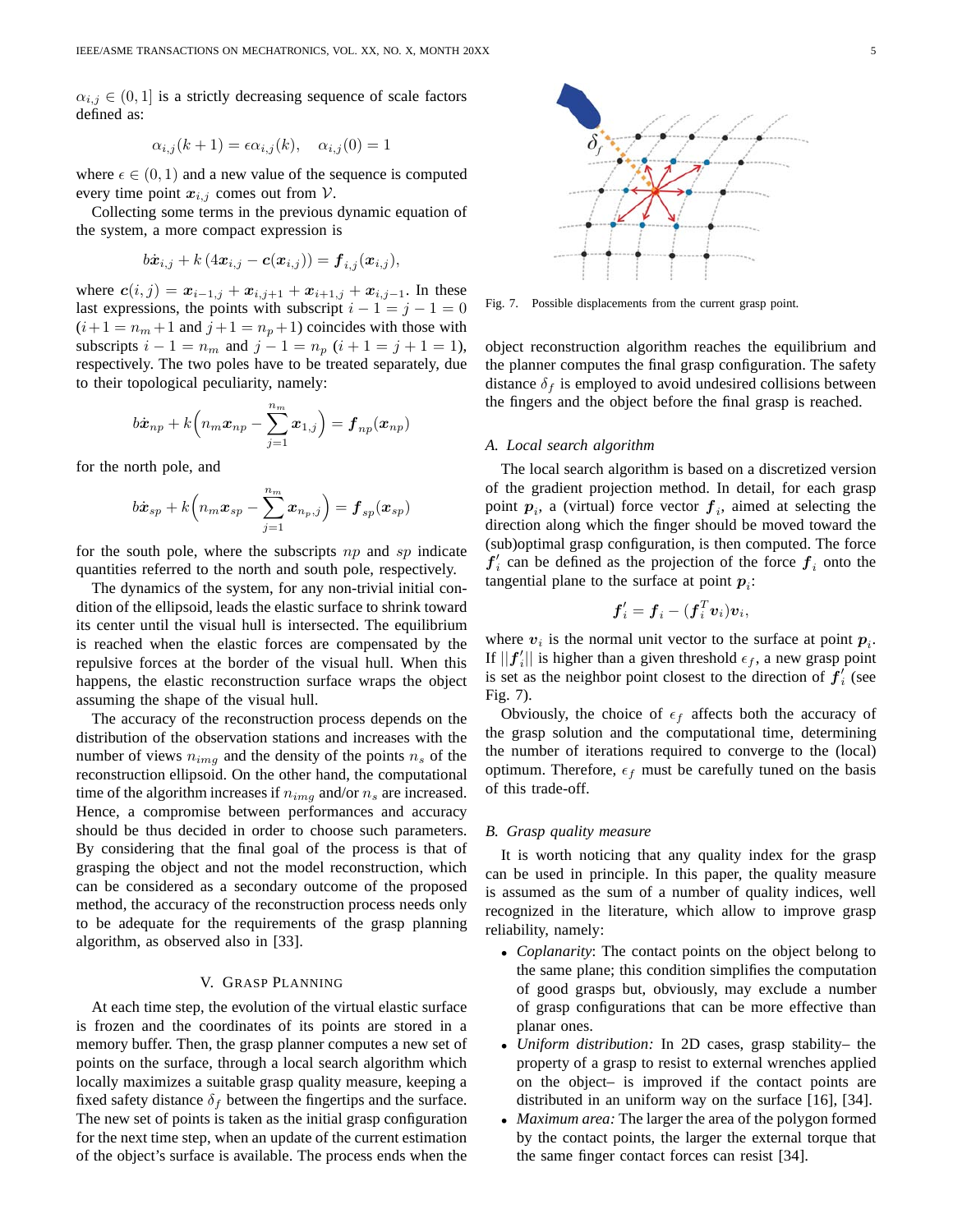• *Center of mass on the grasp plane:* Gravity and inertial effects on contact forces are minimized when the object center of mass belongs to the grasp plane [35], [36].

The above quality indices depend only on the position of the contact points; however, the quality of the grasp is also related to the configuration of the particular robotic hand. This can be accounted for by considering quality indices depending on hand kinematics, namely: distance from finger joint limits, distance from finger kinematic singularities, distance of the fingers from each other and from the palm. Moreover, other quality indices taking into account the real force directions [37] can be considered.

During grasp execution, the contact points do not necessarily belong to the same plane. Therefore, the plane Π which minimizes the distance from all the contact points is considered and it is useful to compute the projection  $p_i^{\Pi}$ of contact point  $p_i$  on  $\Pi$  (see Fig. 8), with  $i = 1, \ldots, n_f$ , being  $n_f$  the number of fingers of the hand. Moreover, let  $c_m$ denote the estimated center of mass of the current shape of the object (assuming uniform mass distribution) and let  $c_m^{\Pi}$  be the projection of  $c_m$  on  $\Pi$ .

To account for the different quality indices, the (virtual) force vector  $f_i$  at contact point  $p_i$  is computed as the sum of a number of (virtual) force contributions:

$$
\boldsymbol{f}_i = \boldsymbol{f}_{\Pi i} + \boldsymbol{f}_{e i} + \boldsymbol{f}_{a i} + \boldsymbol{f}_{c_m} + \boldsymbol{f}_{b i},
$$

where:

- $f_{\Pi i} = k_{\Pi} (p_i^{\Pi} p_i)$  is the (virtual) force which moves  $p_i$  to  $p_i^{\Pi}$ , so that all the contact points belong to the same grasp plane.
- $\mathbf{f}_{ei} = k_e(\theta_i 2\pi/n_f)\mathbf{t}_i$  is the (virtual) tangential force in charge of producing an equilateral grasp configuration, where  $\theta_i$  is the angle between vectors  $p_i^{\Pi} - c_m^{\Pi}$  and  $p_j^{\Pi}$  $c_m^{\Pi}$ , with  $j = i + 1$  for  $i = 1, \ldots, n_f - 1$ , and  $j = 1$  for  $i = n_f$ , and  $t_i$  is the tangential unit vector normal to  $\boldsymbol{c}_m^{\Pi} - \boldsymbol{p}_i^{\Pi}$  and pointing toward  $\boldsymbol{p}_j^{\Pi}$ .
- $f_{ai} = k_a \left( p_i^{\Pi} c_m^{\Pi} \right) / ||p_i^{\Pi} c_m^{\Pi}||$  is the (virtual) force which tends to enlarge the area of the grasp polygon.
- $\boldsymbol{f}_{c_m} = k_{c_m} \left( \boldsymbol{c}_m \boldsymbol{c}_m^{\Pi} \right)$  is the (virtual) force, equal for all the contact points, which attracts the grasp plane  $\Pi$  to the center of mass  $c_m$ .
- $f_{bi}$  is a (virtual) barrier force, aimed at avoiding the motion of the fingers along directions that cause the reaching of joint limits, joint or hand singularities, and the collision between fingers or with the palm.

Parameters  $k_{\text{II}}, k_{c_m}, k_e, k_a$  are all positive constant coefficients, suitably chosen so as to weigh the single force contributions.

Notice that the barrier forces can be also employed to cope with environmental constraints, e.g. object ground plane or other surrounding objects, avoiding in such a way that some parts of the surface points, e.g. the lowest ones, can be reached.

# VI. TRAJECTORY PLANNING AND CONTROL

The grasp planner produces a sequence of intermediate target grasp configurations at each iteration of the object's reconstruction algorithm which ends with the optimal grasp



Fig. 8. Forces at contact point  $p_i$ .

configuration (in a local sense). The intermediate configurations are used to generate the fingertips trajectories.

Namely, the sequence of intermediate configurations is suitably filtered by a spatial low-pass filter and interpolated in order to achieve a smooth path for the fingers. In fact, only the final configuration needs to be reached exactly, while the intermediate configurations can be considered as via points for the generation of the trajectories of the fingers, and can be computed online with a one step delay.

Moreover, the actual paths of the fingers generated by the trajectory planner is offset by a safety distance  $\delta_f$  along the normal to the surface (see Fig. 7). When the final configuration is reached, the offset is progressively reduced to zero, producing the desired grasp action.

Any Cartesian motion control can be used, in principle, for tracking the tip trajectories computed by the planner until the final grasp configuration is reached. However, to control the contact forces required to grasp the object, an interaction control strategy (e.g., impedance control [38]) combined with a real-time force-optimization method [39] can be adopted. Also, the availability of tactile sensing for control is important to allow rapid adjustments of the grip [40].

## VII. EXPERIMENTS

## *A. Technical details*

The experimental set-up implementing the proposed method is composed of a 4-fingered robotic hand made up of 16 Bioloid Dynamixel AX-12 servomotors (see Fig. 9). An industrial USB iDS UEYE UI-1220SE-C camera has been employed in an eye-in-hand configuration, and it has been mounted directly in the center of the palm of the hand. Several calibration algorithms can be adopted, e.g. the *Matlab Calibration Toolbox*<sup>1</sup> . A Windows OS process commands the actuators by providing position signals, while a highpriority multi-thread programming has been required in order to implement the proposed parallel method.

For the image acquisition process, a Comau Smart-Six robot manipulator has been employed to carry around the camera in all the acquisition stations. A number  $n_{img} = 13$  images

 $1$ http://www.vision.caltech.edu/bouguetj/calib\_doc/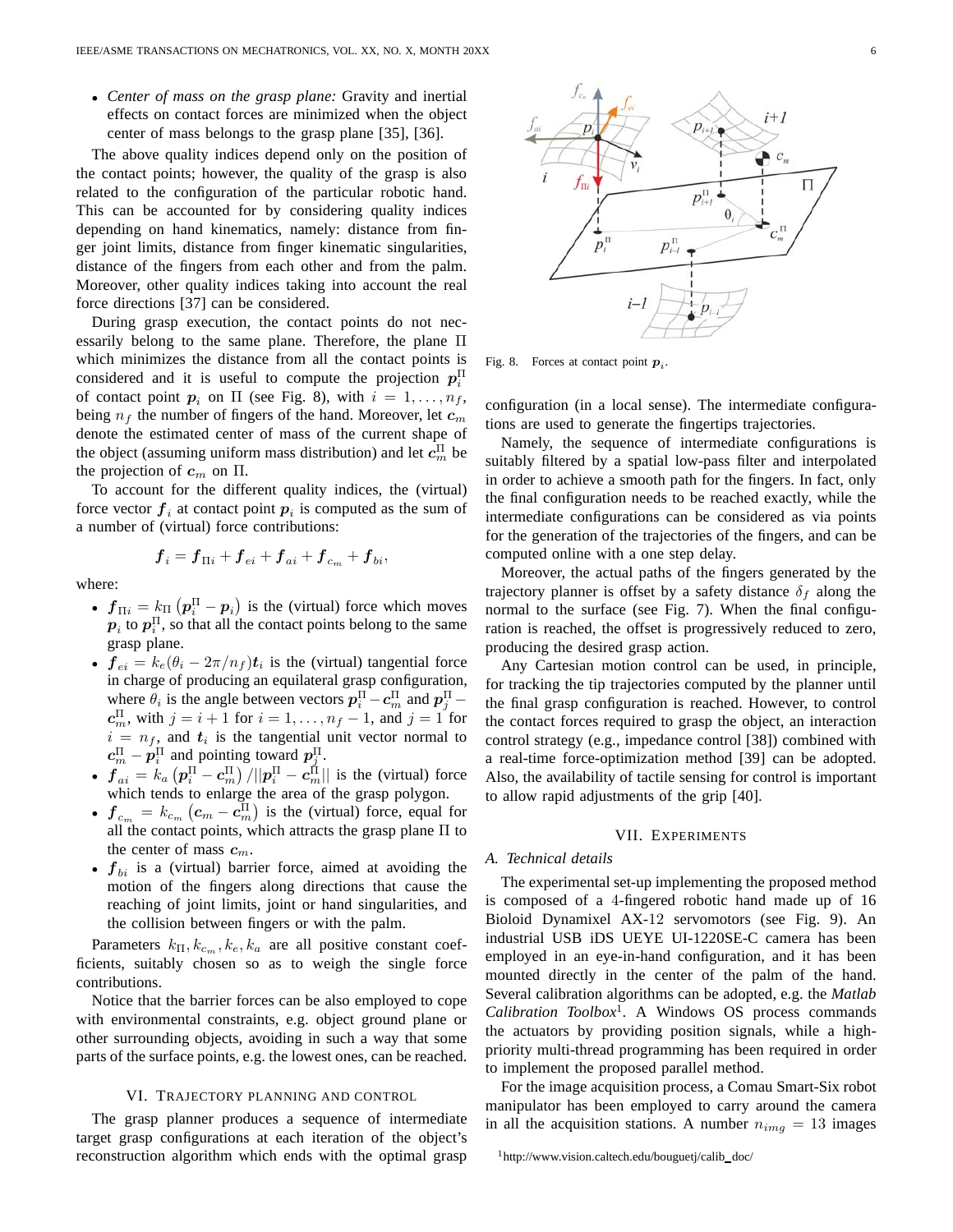

Fig. 9. Hand used for the experiments.



Fig. 10. Steps of the object model reconstruction algorithm: teddy bear (left), bottle (right). The height of both the objects is about 11 cm.

with a resolution of  $1280 \times 960$  pixels has been acquired for each object considered in the experiments. With this number of images, it is possible to achieve a good accuracy in the surface reconstruction of objects with complex shapes. For simpler objects, a lower number of images can be considered.

The reconstruction surface is sampled with  $n_s = 1500$ points, while the surface parameters have been chosen as:  $k = 1$  N/m,  $b = 1$  Ns/m,  $F_a = 0.1$  N and  $\epsilon = 0.9$ . The parameters  $k_{\text{II}}, k_{c_m}, k_e, k_a$  of the grasp planner have been chosen all equal to 1, in order to have the same weight for all the contributions to the grasp quality measure, while the threshold  $\epsilon_f$  has been tuned to a value of 0.002 N. The floating security distance  $\delta_f$  has been set to 2 cm, which is intentionally large to achieve a better visualization of the trajectories. The computational time for the whole process is about 1.5 s on a Pentium 1.7 GHz. In particular, the stage for the object model reconstruction employs only 80 ms to reach the final equilibrium, while the grasp planning stage is the slower one. Of course, the execution time for grasp planning depends on the choice of the quality indices.

#### *B. Results*

In the remainder, the results of the experiments performed with the objects shown in Fig. 5, namely a teddy-bear and a little bottle, are presented.



Fig. 11. Trajectories of the fingers (green: approach with safety distance  $\delta_f$ , red: grasp) and corresponding sequence of points computed by the grasp planner (yellow) for the two objects, evaluated with  $k_{c_m} = 1$  (left) and  $k_{c_m} = 0$  (right).

In Fig. 10 some intermediate steps of the reconstruction algorithm are shown, while the finger trajectories and the final grasp configurations, respectively for the teddy-bear (using three fingers) and for the little bottle (using four fingers), are presented in Fig. 11. Both the cases  $k_{c_m} = 1$  (left) and  $k_{c_m} = 0$  (right) are considered (the bold points represent the positions of the objects' center of mass). In particular, in the case  $k_{c_m} = 1$ , it is evident that, for both objects, the grasp plane contains the center of mass; on the other hand, for  $k_{c_m} = 0$ , the grasp plane is far from the center of mass while the grasp polygon's area, for both objects, is maximum.

Notice that the teddy-bear is grasped with the three fingers in a planar equilateral grasp  $(120^{\circ}$  apart) for both cases  $k_{c_m}$  = 1 and  $k_{c_m}$  = 0. The yellow lines represent the sequence of points computed by the grasp planner. The green lines represent the trajectories that the planner generates for the fingertips after spatial filtering and considering the safety distance. Finally, the red lines show the last part of the grasp trajectory, when the safety distance is progressively reduced.

For the case of the little bottle, the final grasp configuration is planar and equilateral as well, with the four contact points 90° apart. Moreover, the finger trajectories are very regular due to the good choice of the initial grasp configuration evaluated by the hand preshaping module. This result is common when the object is symmetric w.r.t. one or more axes, and so it is well represented by an ellipsoidal surface. Of course, for the particular bottle's shape, the results do not change significantly when  $k_{c_m} = 0$ .

#### *C. Comparison*

To further validate the proposed method, a comparison between the results obtained with the proposed parallel approach with local optimization and those obtained using the classical serial approach with global optimization has been performed. In detail, after the whole reconstruction of the unknown object model, a global search of the optimal grasp has been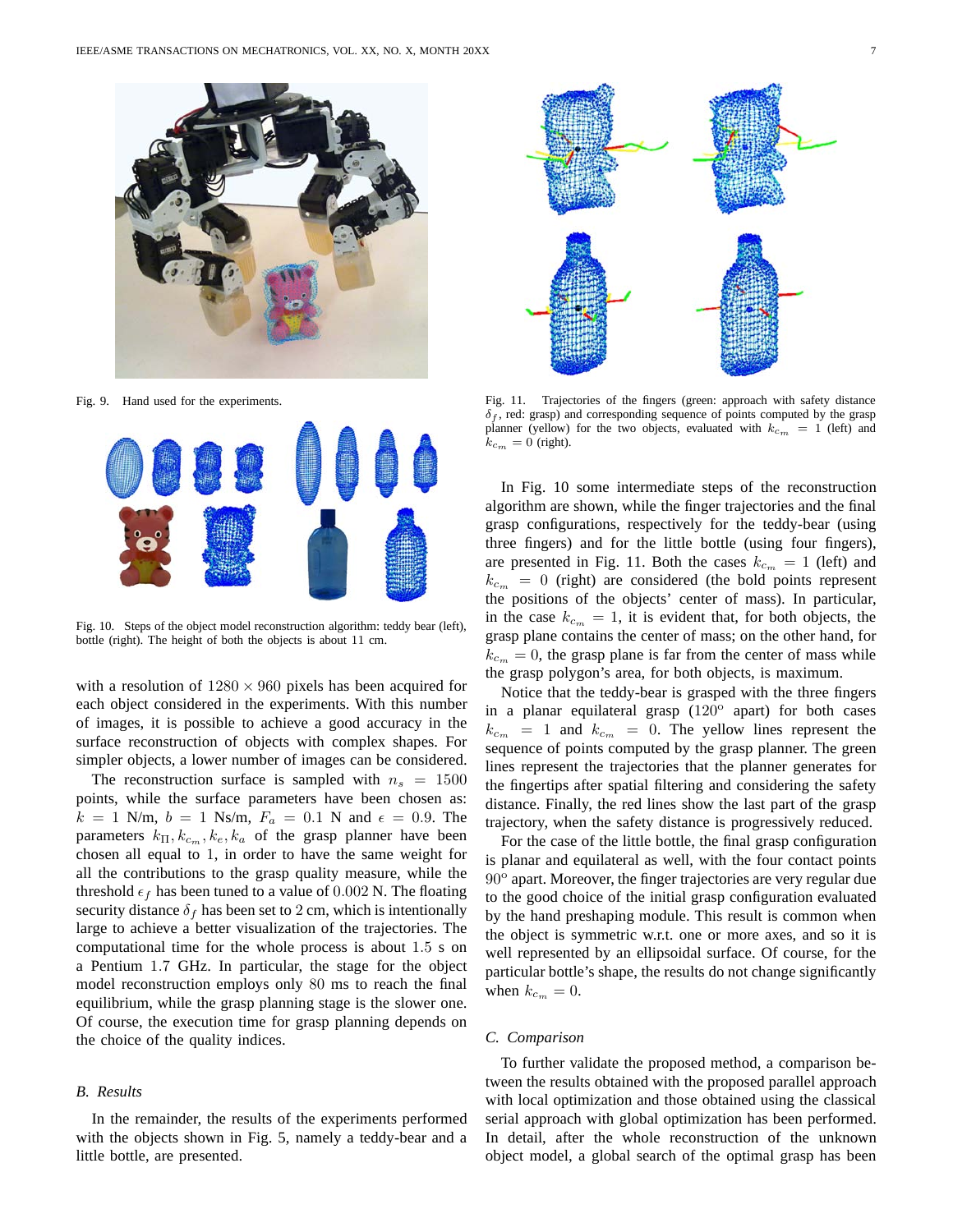TABLE I COMPARISON BETWEEN THE PARALLEL (LOCAL) APPROACH AND THE SERIAL (GLOBAL) APPROACH WITH DIFFERENT GRASP QUALITY MEASURES.

|               | $Q_1$          |        | $Q_2$          |        | $Q_3$          |        |
|---------------|----------------|--------|----------------|--------|----------------|--------|
| $k_{c_m}=1$   | Local          | Global | Local          | Global | Local          | Global |
| <b>Bottle</b> | 0.016          | 0.016  | 0.091          | 0.101  | 0.438          | 0.438  |
|               | $d_M = 0.0$ mm |        | $d_M = 4.1$ mm |        | $d_M = 4.7$ mm |        |
| Teddy Bear    | 0.292          | 0.320  | 0.536          | 0.690  | 0.426          | 0.482  |
|               | $d_M = 4.7$ mm |        | $d_M = 4.5$ mm |        | $d_M = 5.3$ mm |        |
|               |                |        |                |        |                |        |
| $k_{cm}=0$    | Local          | Global | Local          | Global | Local          | Global |
| <b>Bottle</b> | 0.019          | 0.020  | 0.099          | 0.112  | 0.574          | 0.590  |
|               | $d_M = 5.9$ mm |        | $d_M = 4.0$ mm |        | $d_M = 7.8$ mm |        |
| Teddy Bear    | 0.267          | 0.297  | 0.369          | 0.413  | 0.707          | 0.780  |
|               | $d_M = 4.5$ mm |        | $d_M = 4.5$ mm |        | $d_M = 3.5$ mm |        |

done according to three well-known quality measures, namely:  $(Q_1)$  the max-min singular value of the grasp matrix [14],  $(Q_2)$  the maximum volume of the ellipsoid in the wrench space [14], and  $(Q_3)$  the largest perturbation wrench that the grasp can resist [13]. Where requested, frictionless contact has been assumed. Two further constraints have been included in the global search: the grasp configurations violating hand physical constraints and those with the center of grip far from the object's center of mass have been discarded. This latter constraint has been considered only in the case  $k_{cm} = 1$ .

For each index  $Q_i$ , the value computed in the globally optimal grasp configuration has been compared with that computed in the locally optimal grasp configuration obtained using the proposed parallel approach.

The results of this comparison are shown in Table I, where it is evident that the values of the indices are very similar in the case of the bottle, while there are small differences in the case of the teddy-bear. Moreover, the final contact points in all cases are very close to each other, as one can observe from the value  $d_M$  in the same table. This parameter has been defined by computing the distance between each contact point of the final grasp configuration reached in the parallel approach and the closest point of the final configuration reached in the serial approach:  $d_M$  is the maximum among these values. Hence,  $d_M$  can be considered as a measure of the distance between grasping configurations. It can be observed that this quantity remains quite small in all the situations, considering that the maximum dimension of both the objects is about 11 cm.

Finally, it is worth noticing that the time employed to run the serial method is, on average, ten times slower than the time employed by the parallel method.

### VIII. CONCLUSION

A new method for online grasp planning of unknown objects for a multi-fingered robotic hand was presented in this paper. The proposed approach is composed of an iterative object's surface reconstruction algorithm and of a local optimal grasp planner, evolving in a synchronized parallel way. The reconstruction algorithm is based on vision and employs a virtual elastic reconstruction surface shrinking towards the object to grasp and, at the equilibrium, assuming the geometrical shape of the object. The grasp planner moves the fingertips of the robotic hand on the current available reconstruction surface towards points which are optimal (in a local sense) w.r.t. a certain number of indices weighting both the quality of the grasp and the kinematic configuration of the robotic hand. The total computational time is given by the slower between the reconstruction and the planning stage, while the grasp execution can start in parallel with these processes. This feature makes the proposed approach suitable for applications where fast or online grasp planning is required. For the planning stage, a simple quality measure has been tested in a number of experiments with satisfactory results. It is worth observing that, however, different grasp quality measures can be used in the same framework.

## **REFERENCES**

- [1] B. Yoshimi and P. Allen, "Visual control of grasping and manipulation tasks," in *IEEE International Conference on Multisensor Fusion and Integration for Intelligent Systems*, Las Vegas, 1994.
- [2] Y. Wang, H. Lang, and C. de Silva, "A hybrid visual servo controller for robust grasping by wheeled mobile robots," *IEEE/ASME Transactions on Mechatronics*, vol. 15, no. 5, pp. 757–769, 2010.
- [3] F. Bley, V. Schmirgel, and K. Kraiss, "Mobile manipulation based on generic object-knowledge," in *IEEE International Symposium on Robot and Human Interactive Communication*, Hatfield, 2006.
- [4] C. Dyer, "Volumetric scene reconstruction from multiple views," *Foundations of Image Understanding*, pp. 469–489, 2001.
- [5] C. Xu and J. Prince, "Snakes, shapes, and gradient vector flow," *IEEE Transactions on Image Processing*, vol. 7, no. 3, pp. 359–369, 1998.
- [6] L. Cohen, "On active contour models and balloons," *Computer Vision, Graphics, and Image Processing: Image Understanding*, vol. 53, no. 2, pp. 512–522, 2001.
- [7] A. Laurentini, "How far 3d shapes can be understood from 2d silhouettes," *IEEE Transactions on Pattern Analysis and Machine Intelligence*, vol. 17, no. 2, pp. 188–195, 1995.
- [8] J. Franco and E. Boyer, "Exact polyhedral visual hulls," in *British Machine Vision Conference*, 2003.
- [9] S. Prakoonwit and R. Benjamin, "3d surface point and wireframe reconstruction from multiview photographic images," *Image and Vision Computing*, vol. 25, pp. 1509–1518, 2007.
- [10] Z. Hu, O. Guan, S. Liu, and S. Y. Chen, "Robust 3d shape reconstruction from a single image based on color structured light," in *International Conference on Artificial Intelligence and Computational Intelligence*, Shanghai, 2009.
- [11] M. Ribo and M. Brandner, "State of the art on vision-based structured light systems for 3d measurements," in *IEEE International Workshop on Robotic and Sensors Environments*, Ottawa, 2005.
- [12] D. Perrin, C. Smith, O. Masoud, and N. Papanikolopoulos, "Unknown object grasping using statistical pressure models," in *IEEE International Conference on Robotics and Automation*, San Francisco, 2000.
- [13] C. Ferrari and J. Canny, "Planning optimal grasps," in *IEEE International Conference on Robotics and Automation*, Nice, 1992.
- [14] Z. Li and S. Sastry, "Task-oriented optimal grasping by multi-fingered robot hands," *IEEE Journal of Robotics and Automation*, vol. 4, no. 1, pp. 32–44, 1988.
- [15] K. Shimoga, "Robot grasp synthesis algorithms: a survey," *The International Journal of Robotic Research*, vol. 15, no. 3, pp. 230–266, 1996.
- [16] R. Suarez, M. Roa, and J. Cornella, "Grasp quality measures," Universitat Politecnica de Catalunya, Institut d'Organitzacio i Control de Sistemes Industrials, Technical Report IOC-DT-P-2006-10, 2006.
- [17] Y. Guan and H. Zhang, "Kinematic feasibility analysis of 3d grasps," in *IEEE International Conference on Robotics and Automation*, Seoul, 2001.
- [18] C. Borst, M. Fischer, and G. Hirzinger, "Calculating hand configurations for precision and pinch grasps," in *IEEE/RSJ International Conference on Intelligent Robots and Systems*, Lausanne, 2002.
- [19] E. Chinellato, R. Fisher, A. Morales, and P. del Pobil, "Ranking planar grasp configurations for a three-fingered hand," in *IEEE International Conference on Robotics and Automation*, Taipei, 2003.
- [20] T. Nguyen and H. Stephanou, "A continuous model of robot hand pre-shaping," in *IEEE International Conference on Systems, Man and Cybernetics*, Cambridge, 1989.
- [21] T. Supuk, T. Kodek, and T. Bajd, "Estimation of hand preshaping during human grasping," *Medical Engineering and Physics*, vol. 27, pp. 790– 797, 2005.